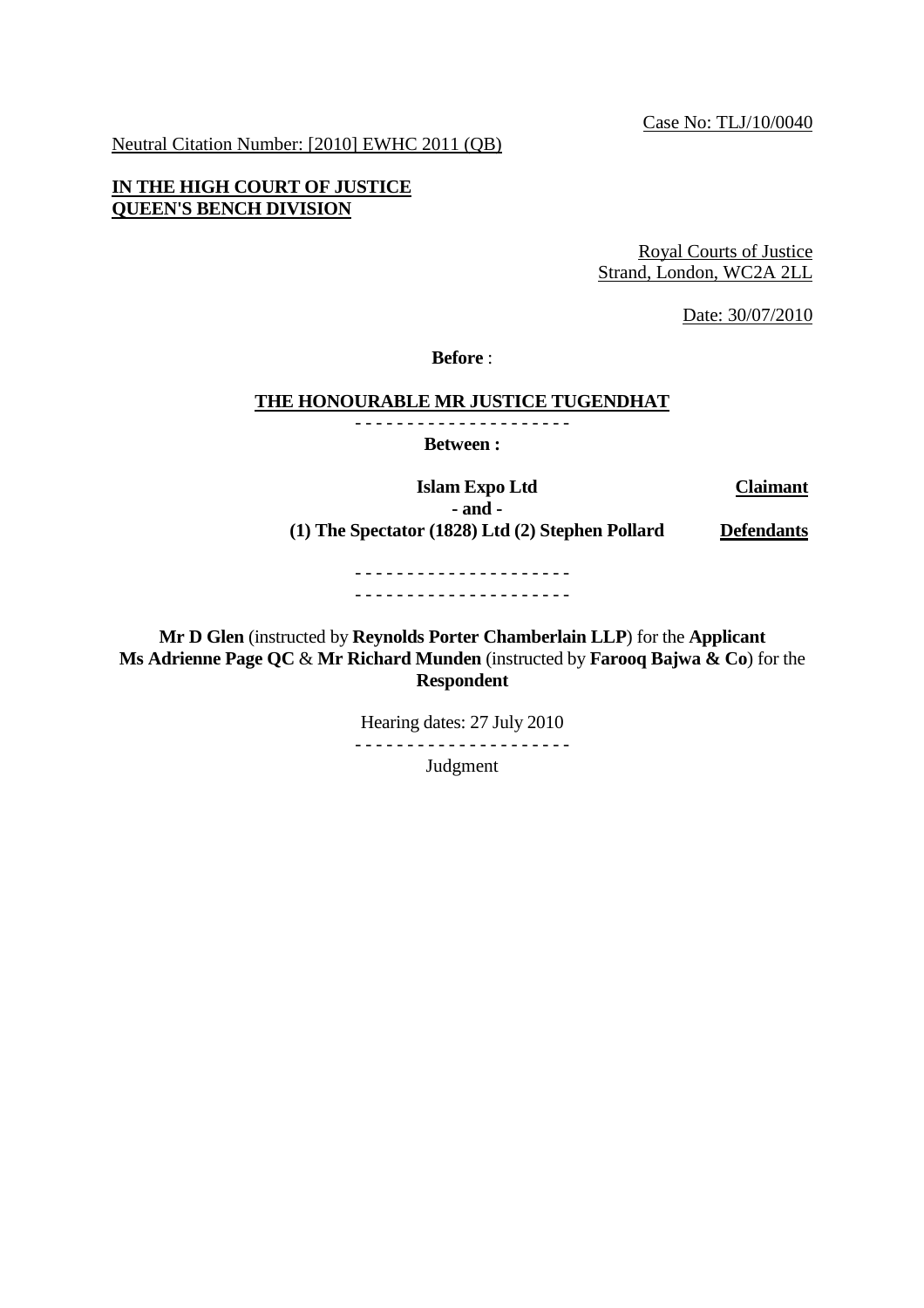## **Mr Justice Tugendhat :**

- 1. Following argument from the parties, I informed them of my decision that the words complained of in this libel action are capable of being understood to refer to the Claimant in the meaning pleaded in paragraph 4 of the Particulars of Claim. These are the reasons for that decision.
- 2. In its Particulars of Claim, the Claimant describes itself as a company which organises the bi-annual IslamExpo, and Islamic exhibition. The First Defendant is described as the publisher of the website www.spectator.co.uk. The Second Defendant is a journalist. Between 15 July 2008 and 23 February 2009 the Defendants published on that website the following words:-

"Demos and Genocide

I've always thought Demos was a wonderful joke, and assumed it was a Chris Morris style skit…

But it seems I was wrong about Demos. There's nothing amusing at all about it. As Harry's Place points out:-

Demos sponsored and participated in a debate at IslamExpo and a seminar on 'Political Islam'. That's right: a left of centre think tank worked with a clerical fascist party to organise a conference about its racist, genocidal, theocratic political programme.

Demos says this about itself on its site; …

Quite how working with an organisation dedicated to genocide and theocracy fits with that outline, I have no idea."

- 3. There are a few additional lines of text in the words complained of which are not relevant to the issue I have to decide.
- 4. The meaning is pleaded as follows:

"In their natural and ordinary meaning the words complained of meant and were understood to mean that the Claimant is a fascist party dedicated to genocide which organised IslamExpo, a conference with a racist and genocidal programme".

5. Practice Direction 53 para 4.1 provides as follows:-

"At any time the court may decide…. –

(2) whether the statement [complained of ] is capable of being defamatory of the Claimant;…".

6. The issue in this case is whether the words complained of are capable of referring to the Claimant. But the principles to be applied are the same as those to be applied where the issue is whether the words complained of are capable of bearing a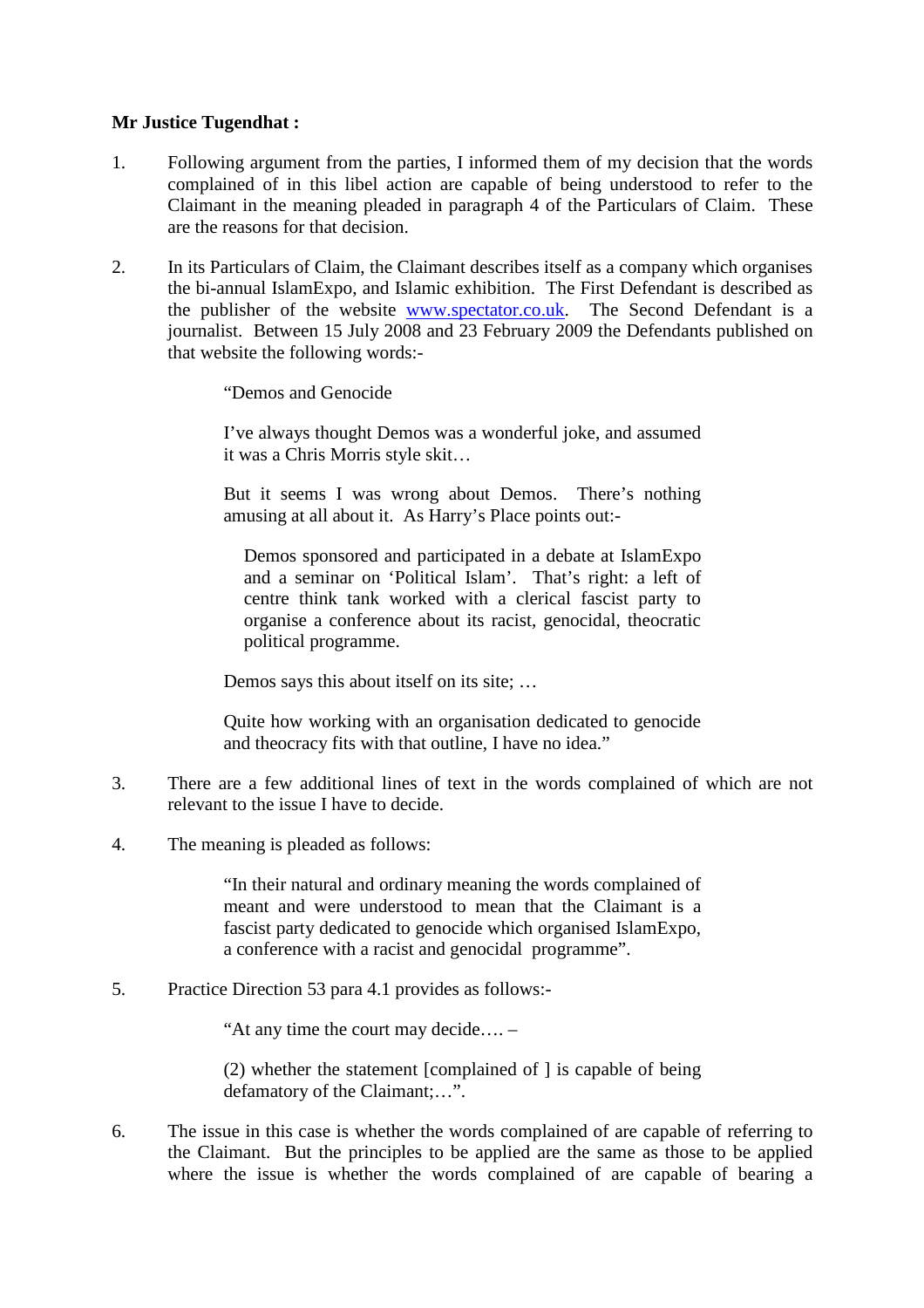defamatory meaning. They have most recently been set out by the Court of Appeal in *Jeynes v. News Magazines Limited* [2008] EWCA Civ 130 at para 14. It is the submission of Mr Glen for the Defendant that the words complained of are incapable of being understood to refer to the Claimant, and especially so when read in the proper context of the underlying hyperlinked documentation.

- 7. The words complained of include four hyperlinks. These are marked in the usual way on a website by being in a different coloured typeface. The links are as follows: (1) "Demos", (2) "Harry's Place points out", (3) "Debate" and (4) "Seminar".
- 8. It is a principle of law most recently defined in *Charleston v. Newsgroup Newspapers Limited* [1985] 2 AC 65, 70-71, that in order to determine the meaning of words complained of it is necessary to take into account the context in which the words were used and the mode of publication. Thus a claimant cannot select an isolated passage in an article and complain of that alone if other parts of the article throw a different light on that passage.
- 9. That principle has been established by a number of authorities all of which relate to printed publications. In a printed publication the text may be broken up and parts given more emphasis than others. Some parts may be on one page and a continuation of the same text may appear on a subsequent page.
- 10. Mr Glen submits that text on web pages, to which a reader of the words complained of will be directed if the reader clicks on the hyperlink, is to be treated as parts of the words complained of for the purposes of determining what the words complained of mean.
- 11. Miss Page for the Claimant submits that, at least in the context of the present case, the text to which a reader of the words complained of would be directed if she clicked on the hyperlink is not part of the context. The effect of hyperlinks in the context of a dispute about meaning or reference was briefly mentioned by Eady J in *Ali v Associated Newspapers Limited* [2010] EWHC 100 at para 28. It is a question that has also been considered in a number of authorities in British Columbia.
- 12. Miss Page also relies on the statement of principle by the editors of Duncan & Neill on Defamation third edition 2009 para 5.27 as follows:

"It may sometimes be difficult to determine what is fairly to be regarded as context… it is submitted that the correct question in such cases is whether having regard to all the circumstances it is to be inferred that the publishees of the words complained of will also have read or seen or heard the material which is relied on as context".

13. In this case, as in many libel actions brought on internet publications, the extent of publication is very much in issue. A claimant must prove, not only that a prospective reader accessed the relevant website, but also that that reader read the words complained of. Miss Page submits that there are difficulties for an applicant in the position of these Defendants, who asks the court to make a ruling on reference without the court first having heard the evidence as to the extent of publication.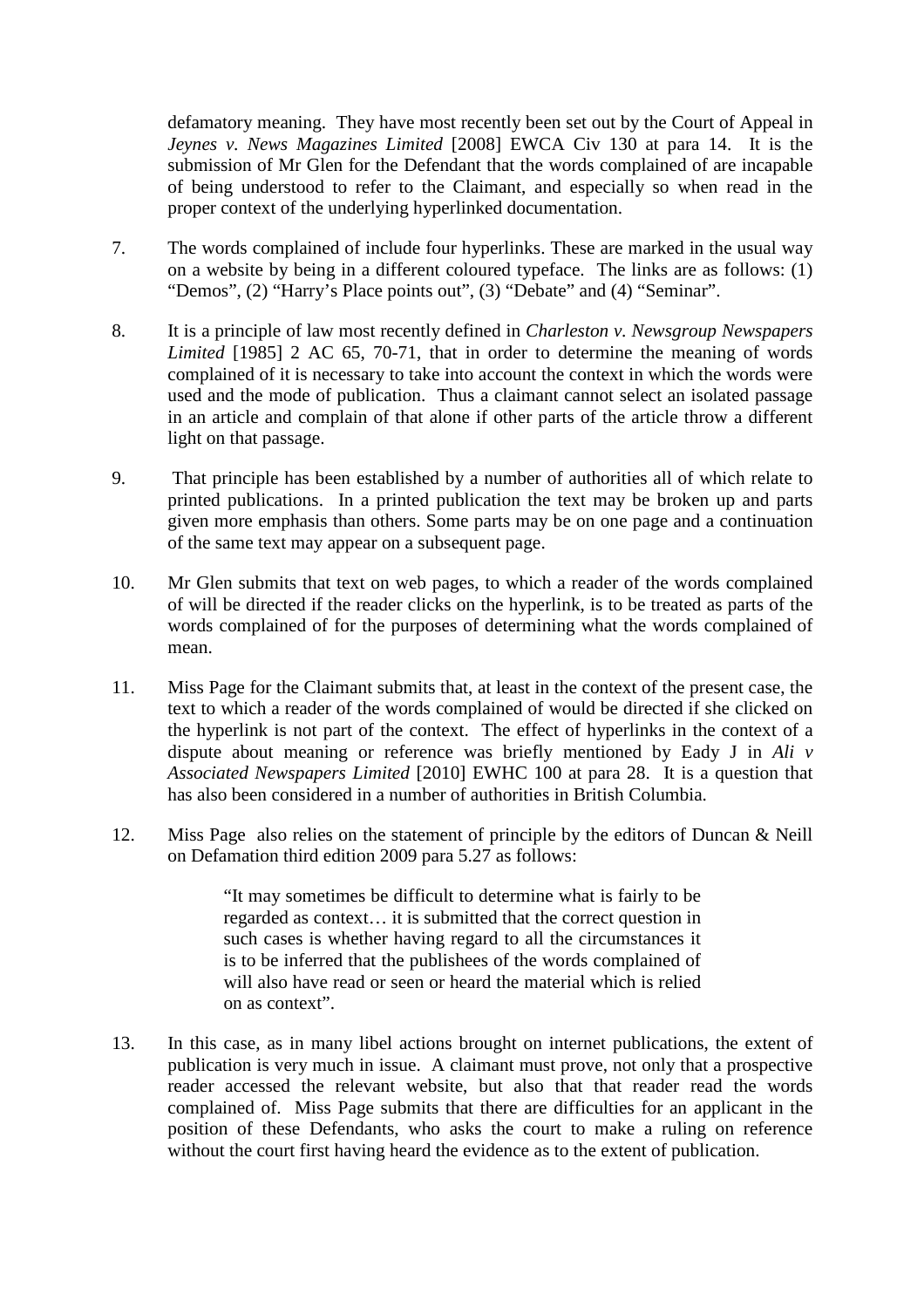- 14. However, Miss Page submits that none of this matters in this case, because even if the court adopts the approach contended for by Mr Glen, the application on meaning nevertheless fails.
- 15. I have decided for the purposes of this application to approach the application on the basis contended for by Mr Glen. I do this without thereby intending to imply any ruling, one way or the other, as to whether that approach is right in law.
- 16. A reader who clicked on the hyperlink "Harry's Place points out" would be directed to text several times longer than the words complained of in this case. That text is headed:

"Mohammed Sawalha: President of the BMI and Manager of the Political Committee of the Muslim Brotherhood in the United Kingdom".

17. This is the page from which are derived those words complained of which start with the words "Demos sponsored…" and end with the words "theocratic political programme". Immediately preceding the words which are cited in the words complained of is the following passage in the text at Harry's Place. They read:

> "Mr Sawalha went on to found the British Muslim Initiative and through it, established IslamExpo.

All these organisations are one and the same.

Government ministers pulled out of IslamExpo this weekend".

18. Immediately following the text cited in the words complained of there appear the following:

> "Now, I know that Demos started life as the tail end of the Communist Party of Great Britain. But they were fluffy Eurocommunists, weren't they? I hope they're not going to pick up ideas on "everyday democracy" from the Muslim Brotherhood: a party whose "Blueprint" was described as follows by an Egyptian commentator: …"

- 19. A reader of the words complained of who passed over the hyperlink "debate", but clicked on the hyperlink "seminar", would be directed to a page (also considerably longer than the words complained of) headed "British Muslim Initiative". This sets out the "Seminar Programme" for Saturday 12 July and Sunday 13<sup>th</sup> July 2008 at the venue "IslamExpo-Olympia Exhibition Centre London". The only other reference to IslamExpo on that page is in the form of its logo, which appears on the right hand margin of the screen together with a number of other logos.
- 20. A reader who also clicked on the hyperlink "Debate" would be taken to a detailed programme of lectures, seminars and debates to be held on Friday 11 July through to Monday 14 July 2008. The page is headed "IslamExpo". The event which is said to be supported by Demos is at 6.15 to 7.45 on Saturday 12 July 2008. It is entitled "Islamist Threat: Myth or Reality?" Miss Page draws attention to the fact that, while